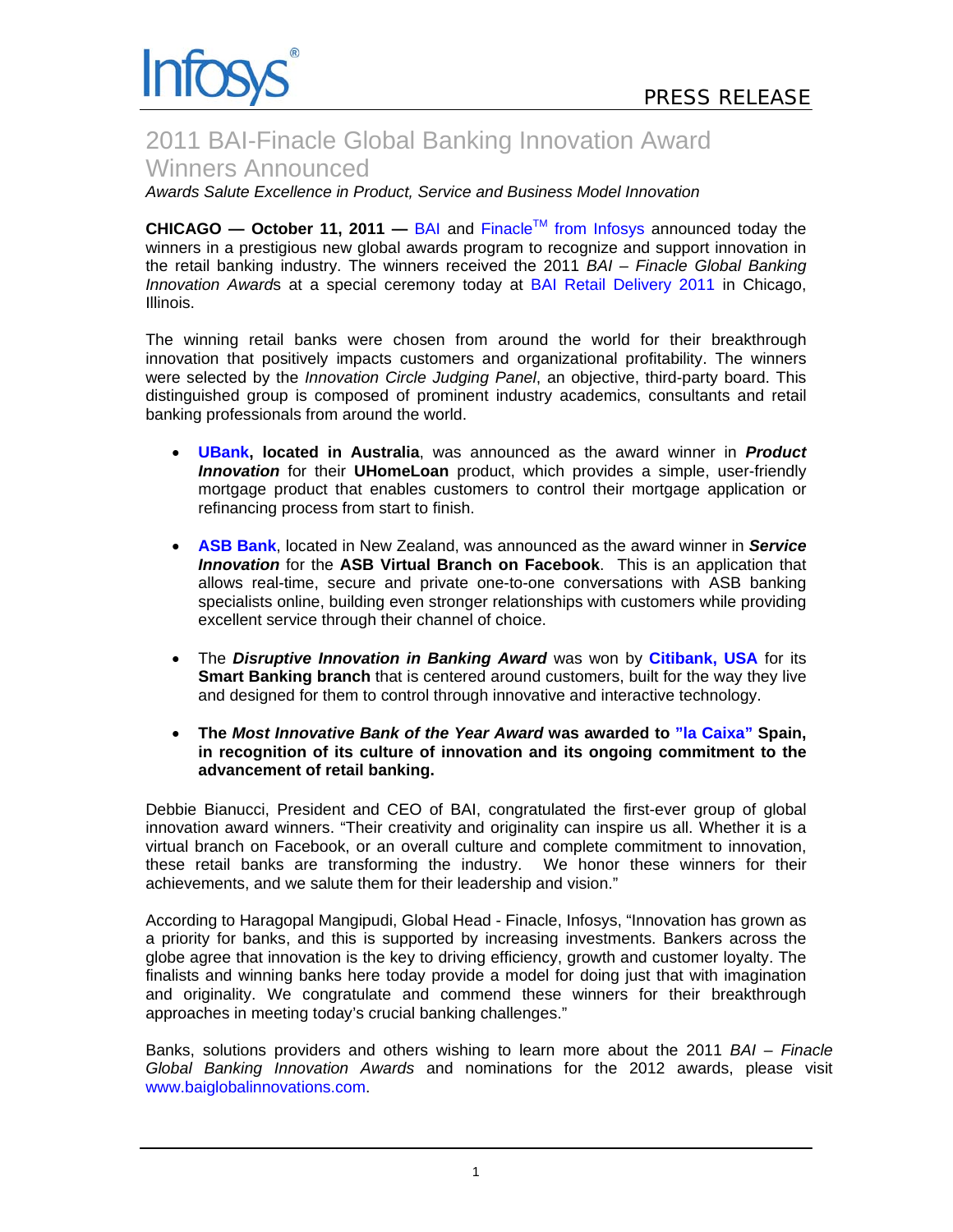

# **About BAI**

BAI is the financial services industry's partner for breakthrough information and intelligence needed to innovate and stay relevant in an evolving marketplace. For more than 85 years, BAI has focused on advancing the industry by offering unbiased education and research. BAI's offerings are as diverse as the industry, and include premier events such as BAI Retail Delivery Conference & Expo, groundbreaking research and performance metrics, professional learning and development programs, and in-depth editorial coverage through *BAI Banking Strategies*. For more information, go to www.BAI.org

## **About Finacle™ Universal Banking Solution**

Finacle from Infosys partners with banks to power-up their innovation agenda, enabling them to differentiate their products and service, enhance customer experience and achieve greater operational efficiency. This proven and effective framework for multi-disciplinary change enables banks to shift their strategic and operational priorities.

Finacle solutions address the core banking, e-banking, Islamic banking, treasury, wealth management and CRM requirements of retail, corporate and universal banks worldwide.

Several powerful and differentiating features make Finacle one of the most comprehensive, flexible and scalable universal banking solutions in its class. These solutions, when associated with Finacle services, empower banks to maximize their opportunities for growth, while minimizing the risks that come with large-scale business transformation. For more information, visit www.infosys.com/finacle

#### **About Infosys**

Many of the world's most successful organizations rely on the 133,000 people of Infosys to deliver measurable business value. Infosys provides business consulting, technology, engineering and outsourcing services to help clients in over 30 countries build tomorrow's enterprise. For more information about Infosys (NASDAQ: INFY), visit www.infosys.com

#### **Safe Harbor**

Certain statements in this release concerning our future growth prospects are forwardlooking statements, which involve a number of risks and uncertainties that could cause actual results to differ materially from those in such forward-looking statements. The risks and uncertainties relating to these statements include, but are not limited to, risks and uncertainties regarding fluctuations in earnings, fluctuations in foreign exchange rates, our ability to manage growth, intense competition in IT services including those factors which may affect our cost advantage, wage increases in India, our ability to attract and retain highly skilled professionals, time and cost overruns on fixed-price, fixed-time frame contracts, client concentration, restrictions on immigration, industry segment concentration, our ability to manage our international operations, reduced demand for technology in our key focus areas, disruptions in telecommunication networks or system failures, our ability to successfully complete and integrate potential acquisitions, liability for damages on our service contracts, the success of the companies in which Infosys has made strategic investments, withdrawal or expiration of governmental fiscal incentives, political instability and regional conflicts, legal restrictions on raising capital or acquiring companies outside India, and unauthorized use of our intellectual property and general economic conditions affecting our industry. Additional risks that could affect our future operating results are more fully described in our United States Securities and Exchange Commission filings including our Annual Report on Form